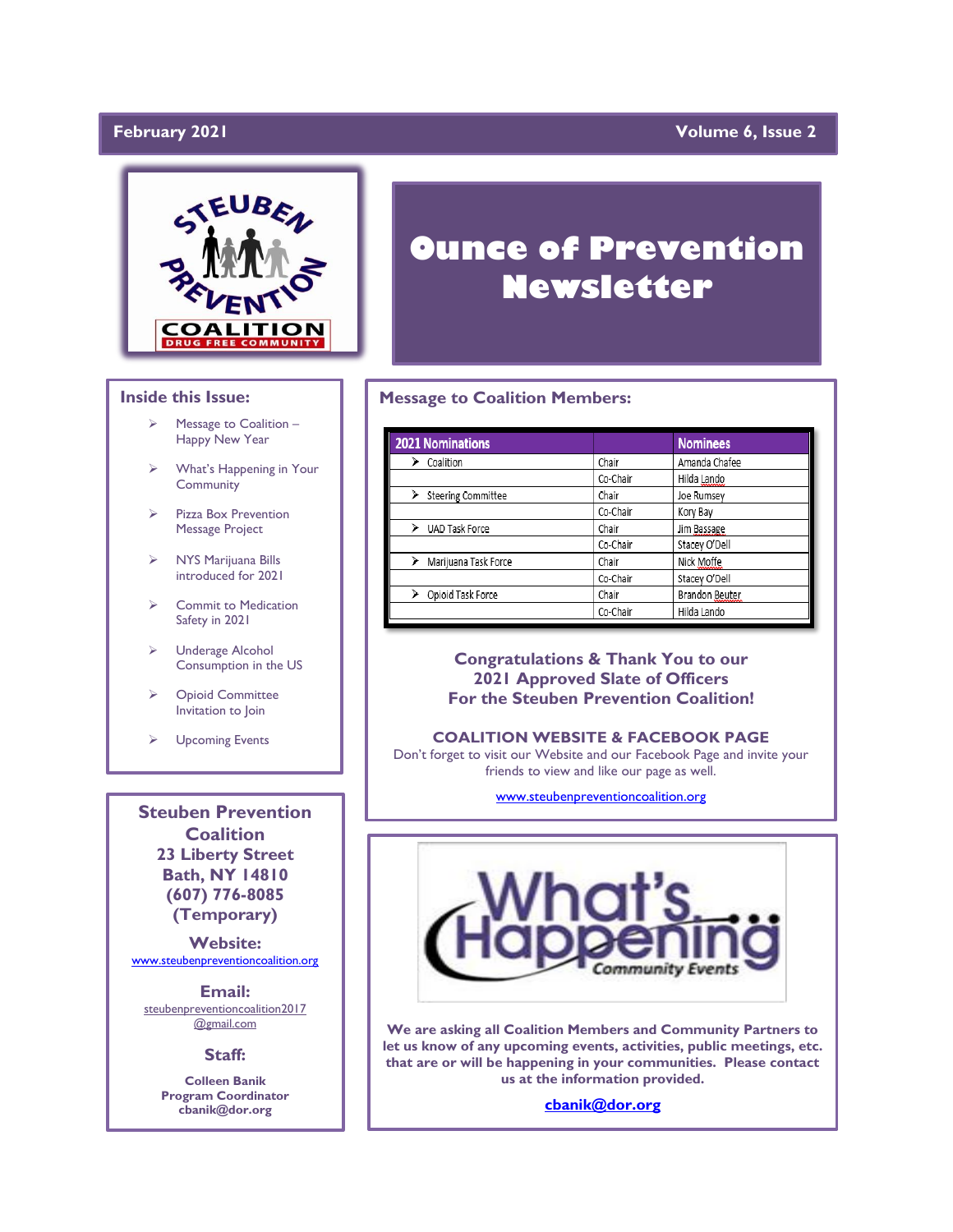# **February 2021 Page 2 Volume 6, Issue 2**

# **Pizza Box Prevention Message Project**

Over the last several months we have brought you updates on our Pizza Box Prevention Message Project in collaboration with the Steuben Council on Addictions where we coordinated the efforts of area youth, businesses, partners, volunteers and community members to get the message out that Social Hosting is illegal.

Our first round of messaging was very successful, and we wanted to take a moment to fully recognize all that were involved prior to starting of our next round.

### **Participating area Pizzerias:**

Aniello's of Corning Angry Oven of Bath Pizza King of Hornell 7-Eleven of Addison 7-Eleven of Painted Post Little Italy Pizzeria of Hornell Giovanni's Pizzeria of Hornell Pizza Delight of Bath Big D's of Bath Gerow's Market of Coopers Wise Guys of Hammondsport Fox's Pizza Den of Campbell Crosby's of Avoca

### **Participating Volunteers:**

Kim Jessup Mike Gabrielli Jaime Dyke Stacey O'Dell Dan Chapman Jim Bassage Heidi Burns Avoca SADD Group



# **Letter from the Marijuana Task Force "Kratom has effects similar to Opioids"**

Nick Moffe, Chair Marijuana Task Force Steuben Prevention Coalition January 2021



My name is Nick Moffe. I am the Chairperson for the Marijuana Task Force of The Steuben Prevention Coalition. I am writing to you regarding facts pertaining to Kratom usage and its risks towards youth.

Kratom is a tree grown in Southeast Asia. Its leaves contain compounds than can cause psychotropic effects in humans. It is currently a legal substance and is often purchased on the internet, in bodegas and truck stops across America. It is often sold as a powder in packets or in pill form. It can also be consumed as an extract or the leaves can be chewed or boiled in a tea, smoked, or eaten in food.

Kratom can cause effects that are like opioids by interacting with the opioid receptors in the brain. Two compounds in Kratom leaves produce a sedative effect, a feeling of pleasure and in large amounts decreased pain. Kratom can also act as a stimulant when used in small amounts. It can make the user feel energetic, sociable, and alert.

Health Effects of Kratom use can include nausea, itching, dry mouth, increased urination, sweating, constipation, seizures, hallucinations, loss of appetite, and in some cases, psychosis.

In 2017, the FDA identified 44 deaths associated with Kratom mixed with other substances, like illicit drugs, opioids, benzodiazepines, alcohol, gabapentin, and over the counter medications, such as cough syrup.

Kratom can cause symptoms of withdrawal that include muscle aches, irritability, aggression, runny nose, Insomnia, hostility, emotional changes, jerky movements.

I wanted to provide the above information to you in order that you may make the most informed decisions when discussing these substances.



For more information visit: <https://www.drugabuse.gov/publications/drugfacts/kratom>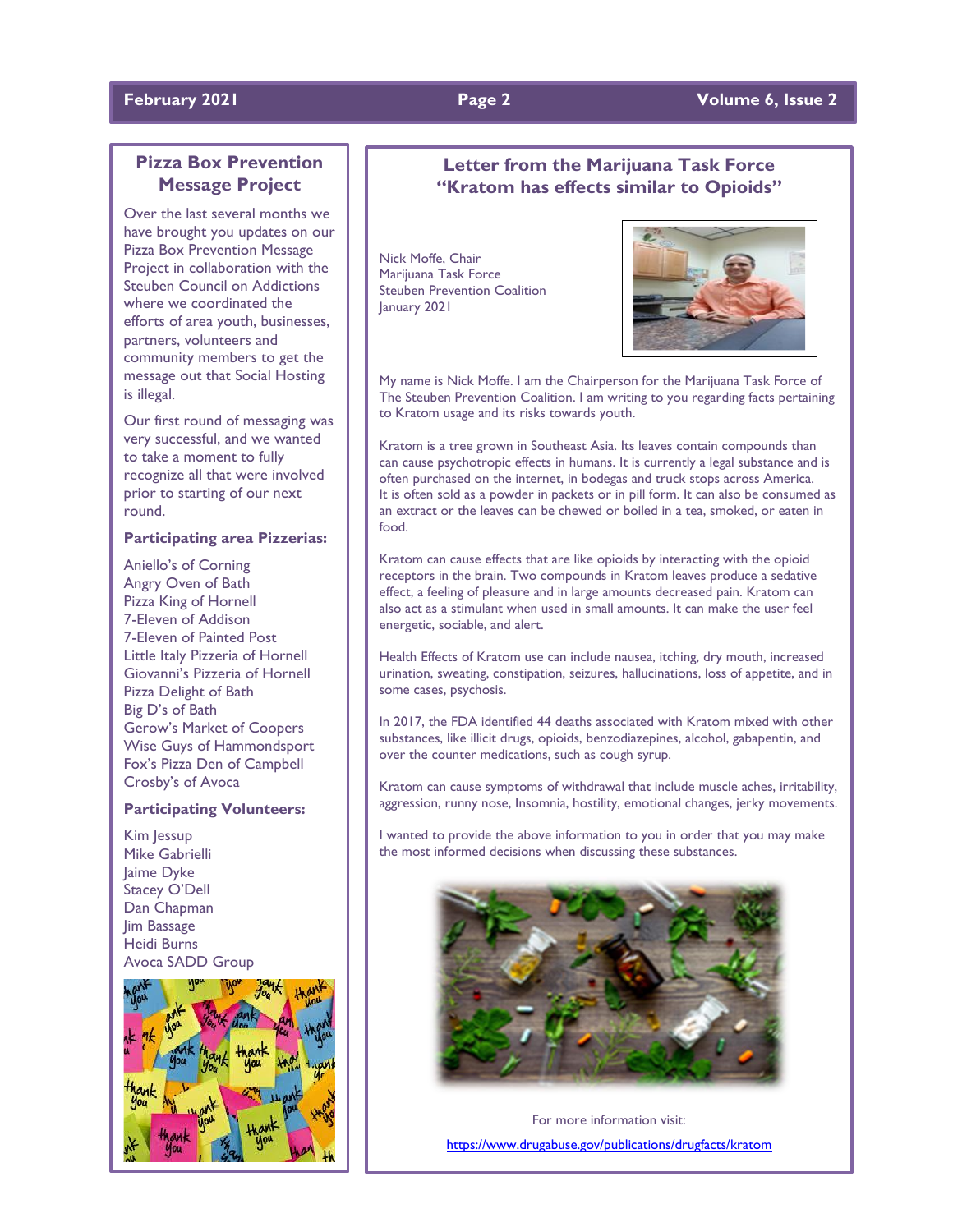# **February** 2021 **Page 3** Volume 6, Issue 2

# **Alcohol Use Rising Faster in People with Anxiety, Depression During COVID-19**

*Partnership News Service* Partnership to End Addiction January 28, 2021

People with anxiety and depression are more likely than people without mental health issues to report increased alcohol use during the pandemic, according to a new [study.](https://www.sciencedirect.com/science/article/pii/S0091743521000062?via%3Dihub)

Researchers at NYU found that while drinking increased the most among younger people, older adults with anxiety and depression had a greater increase in their risk for harmful alcohol use.

"We expected that younger people and those with mental health issues would report drinking as a coping mechanism, but this is the first time we're learning that mental health is associated with differences in alcohol use by age," study author Yesim Tozan said in a [university news release.](https://www.eurekalert.org/pub_releases/2021-01/nyu-ddc011921.php)

The online survey included more than 5,800 respondents who said they drink, [HealthDay](https://consumer.healthday.com/b-1-21-anxiety-depression-and-drinking-an-unhealthy-combo-during-the-pandemic-2650025460.html) reports. Overall, 29% said they were drinking more during the pandemic, while almost 20% said they were drinking less and 51% said they were drinking the same amount as before. People with depression were 64% more likely to drink more, while those with anxiety were 41% more likely to do so.



For further information, please visit:

[https://drugfree.org/drug-and-alcohol](https://drugfree.org/drug-and-alcohol-news/alcohol-use-rising-faster-in-people-with-anxiety-depression-during-covid-19/?utm_source=pns&utm_medium=email&utm_campaign=alcohol-use-rising-faster-in-people-with-anxiety-depression-during-covid-19)[news/alcohol-use-rising-faster-in-people](https://drugfree.org/drug-and-alcohol-news/alcohol-use-rising-faster-in-people-with-anxiety-depression-during-covid-19/?utm_source=pns&utm_medium=email&utm_campaign=alcohol-use-rising-faster-in-people-with-anxiety-depression-during-covid-19)[with-anxiety-depression-during-covid-](https://drugfree.org/drug-and-alcohol-news/alcohol-use-rising-faster-in-people-with-anxiety-depression-during-covid-19/?utm_source=pns&utm_medium=email&utm_campaign=alcohol-use-rising-faster-in-people-with-anxiety-depression-during-covid-19)[19/?utm\\_source=pns&utm\\_medium=email&](https://drugfree.org/drug-and-alcohol-news/alcohol-use-rising-faster-in-people-with-anxiety-depression-during-covid-19/?utm_source=pns&utm_medium=email&utm_campaign=alcohol-use-rising-faster-in-people-with-anxiety-depression-during-covid-19) [utm\\_campaign=alcohol-use-rising-faster-in](https://drugfree.org/drug-and-alcohol-news/alcohol-use-rising-faster-in-people-with-anxiety-depression-during-covid-19/?utm_source=pns&utm_medium=email&utm_campaign=alcohol-use-rising-faster-in-people-with-anxiety-depression-during-covid-19)[people-with-anxiety-depression-during](https://drugfree.org/drug-and-alcohol-news/alcohol-use-rising-faster-in-people-with-anxiety-depression-during-covid-19/?utm_source=pns&utm_medium=email&utm_campaign=alcohol-use-rising-faster-in-people-with-anxiety-depression-during-covid-19)[covid-19](https://drugfree.org/drug-and-alcohol-news/alcohol-use-rising-faster-in-people-with-anxiety-depression-during-covid-19/?utm_source=pns&utm_medium=email&utm_campaign=alcohol-use-rising-faster-in-people-with-anxiety-depression-during-covid-19)

# **Study: 34% of Young Adults Misuse Opioids or Other Prescribed Psychoactive Medications**

*Partnership News Service* Partnership to End Addition February 4, 2021

A new study finds 34% of young adults reporting misusing their prescriptions for psychoactive medications, including opioids, stimulants, tranquilizers and sedatives, [CNN](https://www.cnn.com/2021/02/02/health/psychoactive-drugs-misuse-study-wellness/index.html) reports. More than 20% of teens who took these substances also said they misused them, the researchers report.

The researchers defined misuse as taking a prescription in larger amounts than prescribed, more often than prescribed, for longer than prescribed or in any way that was not specified by their health care provider.

Misusing psychoactive substances can lead to overdoses, chemical dependency and even death, said lead researcher Israel Agaku of the Harvard School of Dental Medicine.

[The study](https://fmch.bmj.com/content/9/1/e000374) found taking multiple psychoactive medications greatly increased the chance of misuse. More than 60% of young adults who took more than one psychoactive drug reported misusing at least one of their prescriptions. Among teens, more than 46% with multiple psychoactive prescriptions reported misusing at least one.



For further information, please visit:

[https://drugfree.org/drug-and-alcohol-news/study-34-of-young-adults-misuse](https://drugfree.org/drug-and-alcohol-news/study-34-of-young-adults-misuse-opioids-or-other-prescribed-psychoactive-drugs/?utm_source=pns&utm_medium=email&utm_campaign=study-34-of-young-adults-misuse-opioids-or-other-prescribed-psychoactive-drugs)[opioids-or-other-prescribed-psychoactive-](https://drugfree.org/drug-and-alcohol-news/study-34-of-young-adults-misuse-opioids-or-other-prescribed-psychoactive-drugs/?utm_source=pns&utm_medium=email&utm_campaign=study-34-of-young-adults-misuse-opioids-or-other-prescribed-psychoactive-drugs)

[drugs/?utm\\_source=pns&utm\\_medium=email&utm\\_campaign=study-34-of](https://drugfree.org/drug-and-alcohol-news/study-34-of-young-adults-misuse-opioids-or-other-prescribed-psychoactive-drugs/?utm_source=pns&utm_medium=email&utm_campaign=study-34-of-young-adults-misuse-opioids-or-other-prescribed-psychoactive-drugs)[young-adults-misuse-opioids-or-other-prescribed-psychoactive-drugs](https://drugfree.org/drug-and-alcohol-news/study-34-of-young-adults-misuse-opioids-or-other-prescribed-psychoactive-drugs/?utm_source=pns&utm_medium=email&utm_campaign=study-34-of-young-adults-misuse-opioids-or-other-prescribed-psychoactive-drugs)